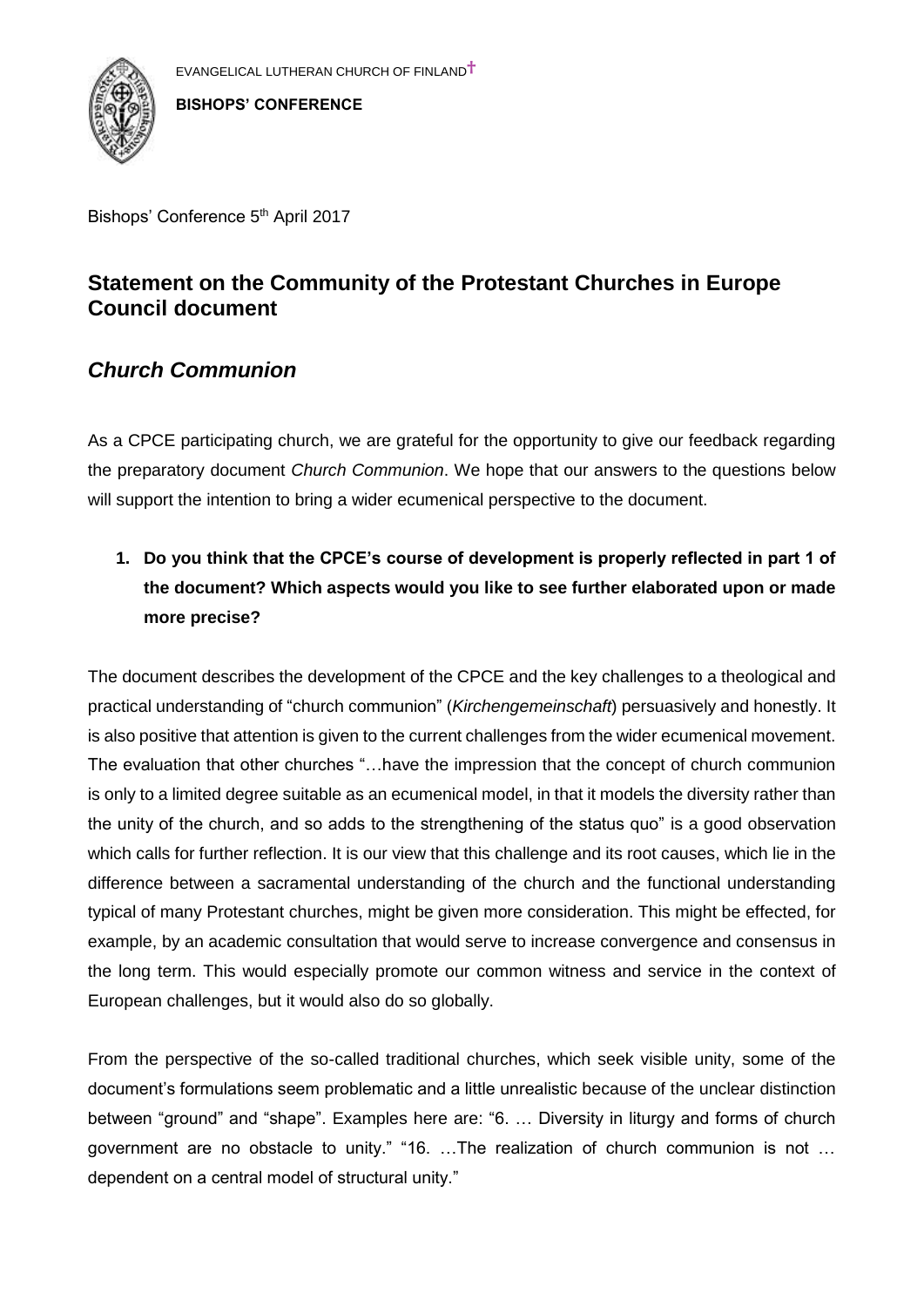

From this perspective it therefore seems logical to conclude: "24. … In the 1990s it became increasingly clear that within the institutional weakness of the Leuenberg Fellowship, which had been deliberately intended at first, problems had surfaced for which an appropriate solution had to be found."

The goal of "25.…further [developing] … the structural and juridical shape of the CPCE" would benefit from a highlighting of the theological and spiritual meaning of the "visible" church, its concrete "shape" and its relationship with the "ground". It has become clear that the basic problem with the CPCE method where a realized communion of the member churches and the perspective of the wider ecumenical movement are concerned is the unclear relationship between "ground" (*Grund*) and "shape" (*Gestalt*).

Para. 36. states that because "… the Porvoo Agreement between the British Anglican churches and the Scandinavian and Baltic Lutheran churches … took the step to a common exercise in the episcopal office and so to a more visible unity, here also the model of unity and its shaping is closely related to that which was realized in the Leuenberg Church Fellowship". If the Porvoo model is seen to be close to the Leuenberg model, it would perhaps be beneficial to analyse and reflect on the understanding of apostolicity in the Porvoo Common Statement and the way in which the episcopal ministry is rooted in the church's understanding of its apostolic mission, and also on how the common faith is presented. As an ecumenical model, Porvoo is closer to the sacramental understanding of communion ecclesiology in the so-called traditional churches than it is to the traditional interpretation of the Leuenberg Agreement. Such a reflection might provide an impulse to develop the Leuenberg model further in theological discussions, for example, with the Roman Catholic and Orthodox Churches.

# **2. Do you deem that the basic theological foundation of the model of church communion is properly reflected in part 2 of the document? Which aspects would you like to see further elaborated upon or made more precise?**

The expression of the traditionally understood basic theological foundation of the Leuenberg Agreement here is also compatible with the presentation of the key theological ideas in earlier documents, for example: "47. Agreement in the understanding of the gospel is for a Protestant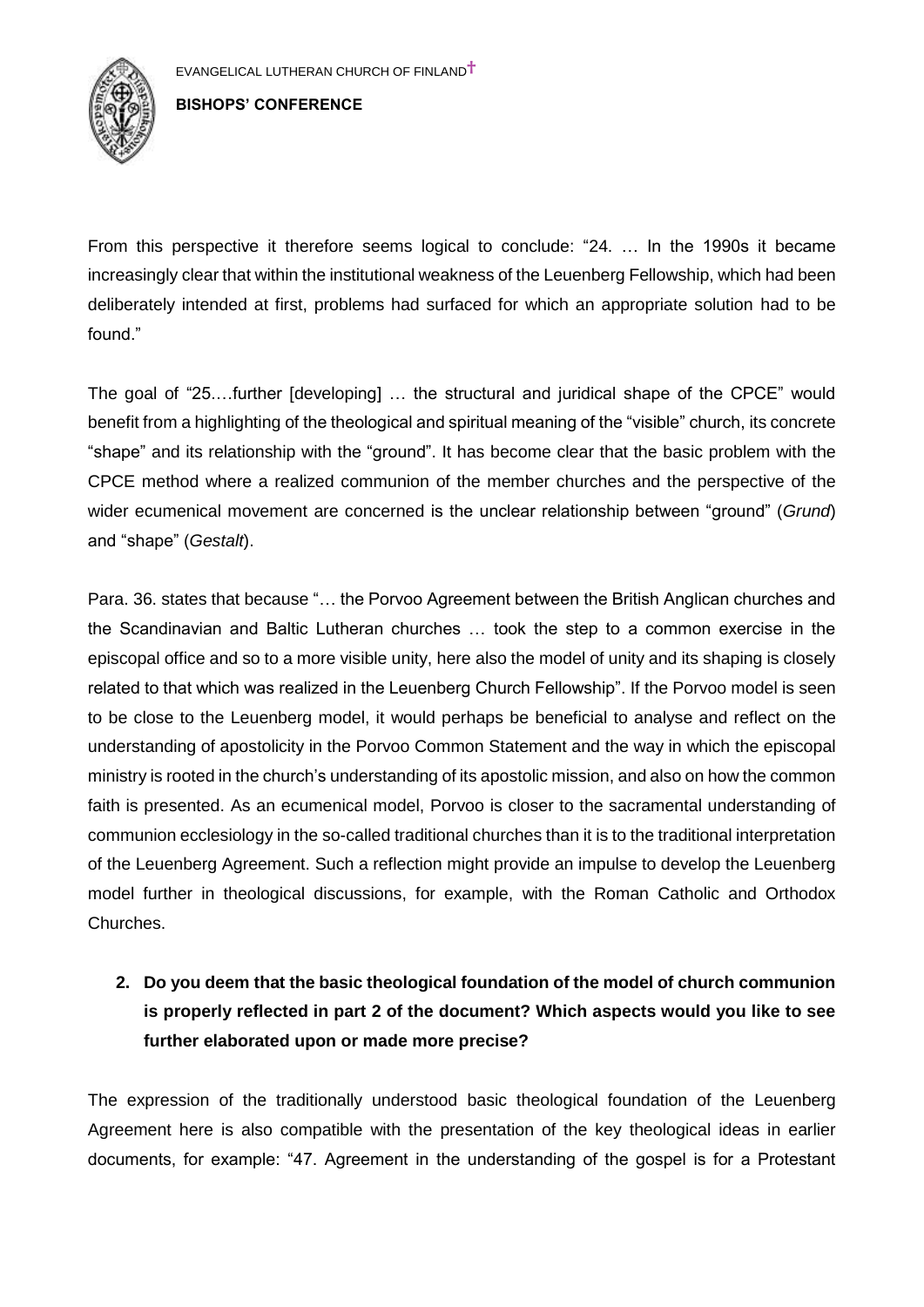

understanding constitutive both of the communion of the church and also of the communion of the churches (cf. LA 6-12)." And: "59. According to Protestant understanding, the fundamental form in which the church is realized is the communion gathered for the worship of God."

The ordained ministry is not mentioned in the section concerning "theological foundations". By contrast, for example, the Lima document (1982) states: "II. A. 8. In order to fulfil its mission, the Church needs persons who are publicly and continually responsible for pointing to its fundamental dependence on Jesus Christ … The ministry of such persons, who since very early times have been ordained, is constitutive for the life and witness of the Church." It may therefore be asked how relevant the question of ministry is for the CPCE. Is the worshipping community so independent that it can manage without the ordained ministry? Previous CPCE documents suggest that such a functional understanding of ministry within the CPCE is not supported, whereas these statements suggest this interpretation might be possible. Clarifying this question would assist us to understand the visibility and structures of the church better. It would therefore be good to have a more precise description of the understanding of the role of ordained ministry here.

"58. The church as the communion of saints is based on this event of justification and is at the same time part of it in that it is entrusted with the proclamation of the gospel in Word and Sacrament." This formulation stresses "the event of justification" more than it does its doctrine. This suggests that the Leuenberg Agreement understands the "*doctrina evangelii*" in the context of proclamation, the word event, and the event of justification. A clear distinction between (historical or regulative) "doctrine" and the act of the proclamation of the "gospel", or *fides quae* and *fides qua*, is thus presupposed – which the expression "*doctrina evangelii*" in its original meaning and context in CA 7 does not imply. This is linked to problems in the sacramental understanding of the word of God, of proclamation, and of ecclesiology. Key questions for consideration might be the problem of authority and the understanding of the confessional documents as primarily "historical texts".

## **3. Do you deem that the current challenges faced by the CPCE and the model of church communion it represents are properly reflected in part 3?**

Regarding the provisional use of the German term "Verbindlichkeit", in many ecclesiological contexts – for example in the LWF document The Self-Understanding of the Lutheran Communion (2015) – it seems synonymous with "accountability". If this is the case, the question that arises is how a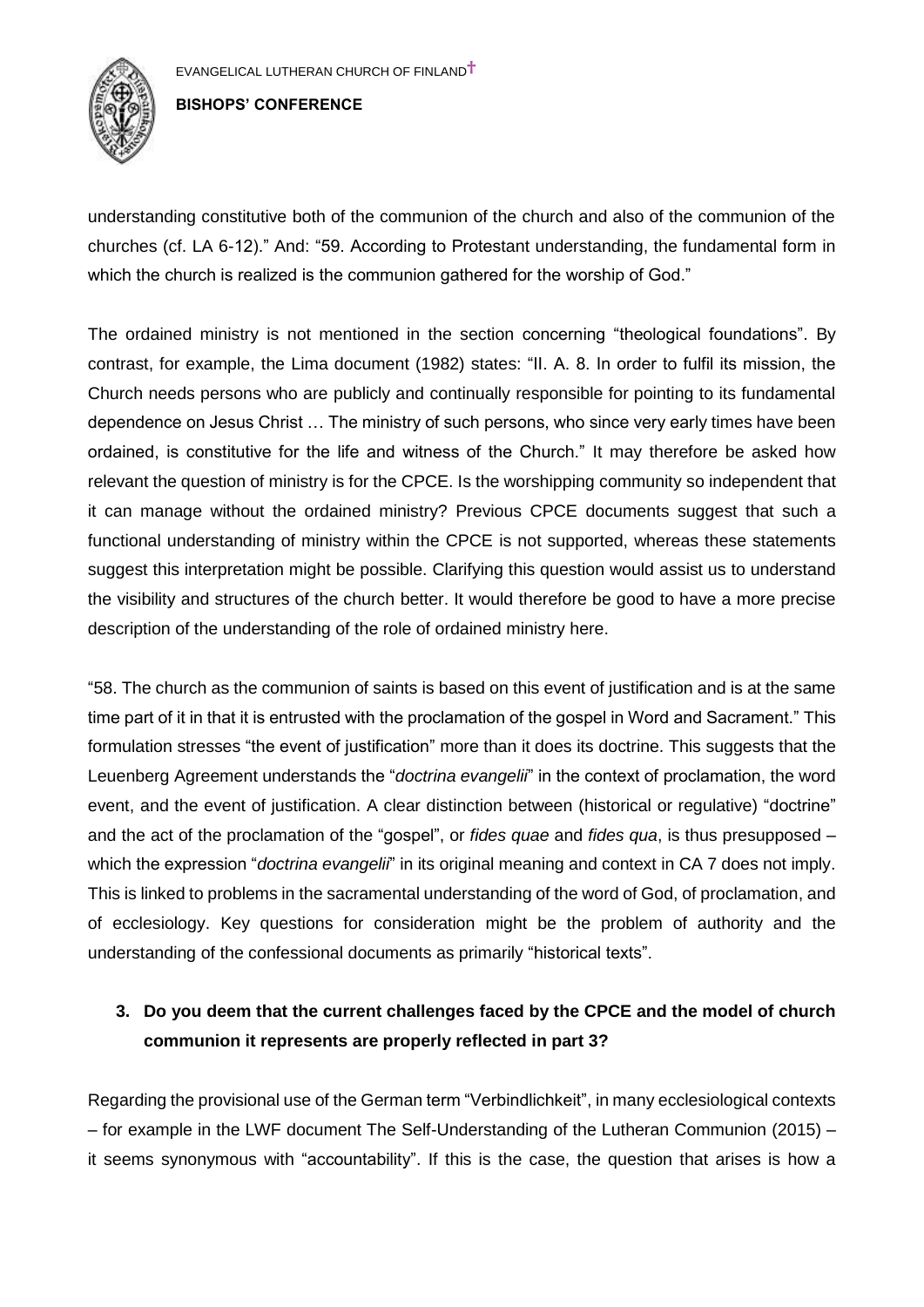

balanced relationship between "autonomy" (of local churches) and (their) ecumenical "accountability" in the concrete reality of a communion might be achieved. Accountability in this sense is not a legal term: it is advisable not to be too legalistic or rigid in ecumenical contexts concerning issues that do not belong to the core, or the basic truths of faith and Christian identity. Indeed, this is the basic idea of reconciled diversity.

It is good that para. 69 states that "…the Agreement by no means makes a claim to completeness". In principle this approach opens opportunities for the further development of the ecumenical model to address the CPCE's current challenges both within its communion and in its ecumenical encounters.

From a Lutheran perspective we can fully agree that *leiturgia*, *martyria*, and *diakonia* belong to the core of our Christian witness and give expression to our *confessio* (para. 69). However, the relationship between the church's faith and the various confessional documents remains unclear in the statement that "some participants are bound by certain confessional documents and others by others". What is their accepted binding role as common rules of faith for the communion as a whole? Does this imply that the LA is to be seen as the ultimate confessional document?

If the intention is to deepen consensus and explain the relationship between "ground" and "shape", it is important that the document stresses that "[a]ll theological questions, old as well as new, in which the different traditions think differently must be regularly worked over, so that none of them might become divisive and negate the authority of the Agreement". However, the "authority of the Agreement" should also be worked out and tested theologically. Is the LA itself not another historical text which may be developed further, without the making of presuppositions that become too normative?

It is welcome that the text deals with the contemporary problem of expressing a common and authoritative doctrine: "73. [T]he confessions and the confessional documents … are often treated as historical texts whose authority has expired. Against this background many current difficulties may probably be explained, not least the difficulty of developing common authoritative doctrine. … Ecumenical work proves to be an authentic mirror of the internal problems of our individual churches and acts as a strong stimulus to progress the discussion on the meaning and role of *Verbindlichkeit*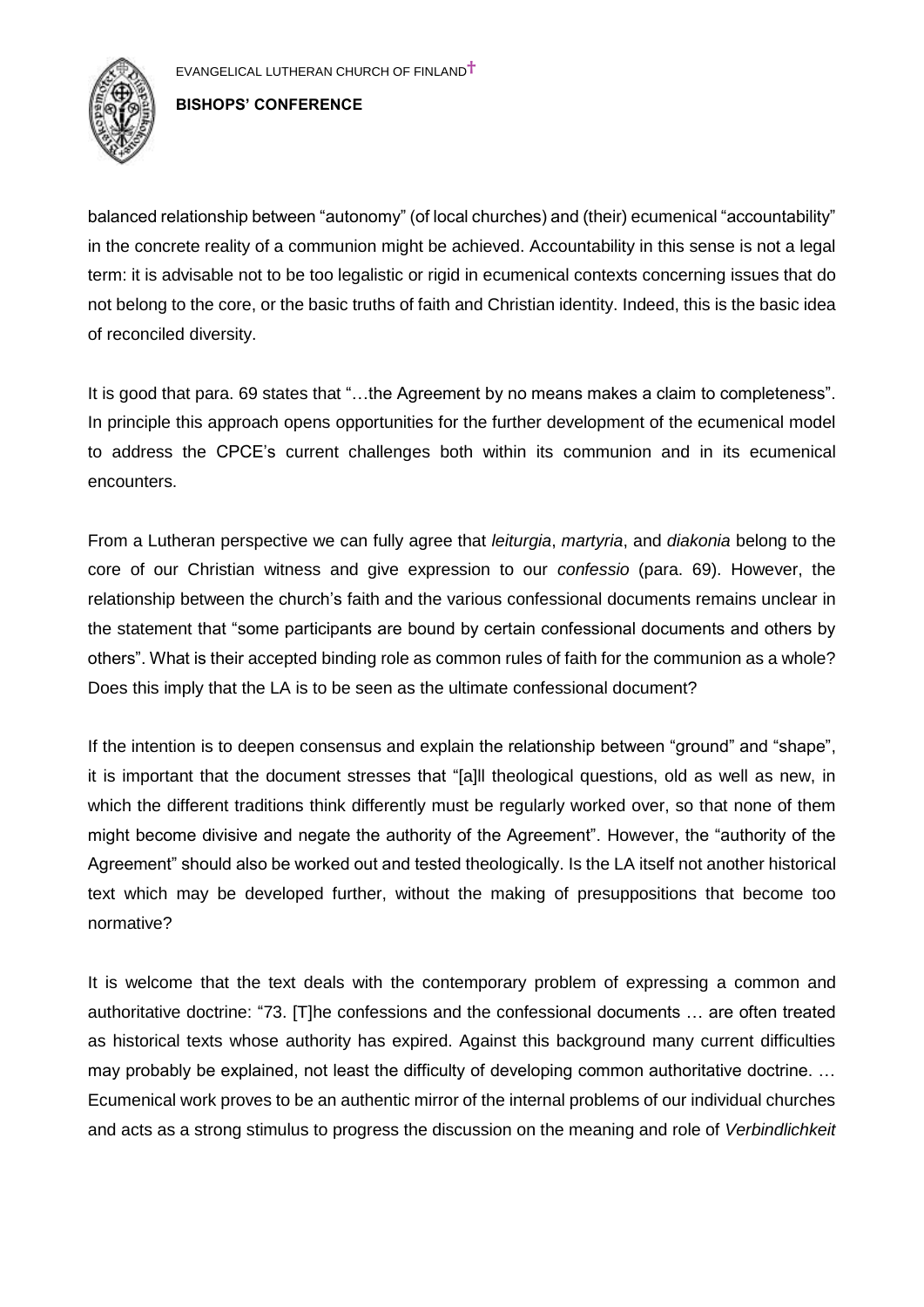

of texts of reference." It might also be asked if at least some interpretations of LA also contribute to the confessional texts being too much considered only as historical documents.

Taking this further, we wonder how precise and analytical the conclusion in para. 74 is: "The history of the reception of the Leuenberg Agreement in the individual churches is the best evidence for its growing authority."

We agree that the reception of an ecumenical agreement "80. ... requires a particular openness to conciliarity".

It is gratifying that the CPCE points out that it "82. … strives to achieve this catholic understanding of unity in dialogue with the Baptist churches, with the Roman Catholic Church and with the Orthodox churches". It is no less important that it notes that "in many countries new spiritual movements, for the most part with pentecostal or evangelical roots (neo-pentecostals and neo-evangelicals) have arisen…".

However, where growing ecumenical fellowship and unity are concerned, it is disturbing that in para. 84. a) the document stresses: "Traditionally in many churches catholicity is guaranteed through the exercise of the office of the bishop and the synods of bishops which result from it. As a confessional communion, the CPCE goes in another direction."

# **4. How do you regard the recommendations outlined in part 4? Which suggestions would you wish to emphasize, and which are you sceptical about? Where should the CPCE focus its efforts over the forthcoming years?**

Para. 90: "... [I]t is necessary to strengthen the awareness that the churches of the CPCE are one church and to profess that faith clearly…" From a Finnish Lutheran perspective this conclusion is difficult to support on the basis of the previous formulations: there is no common understanding of this church's confession. On the basis of LA alone this approach would threaten the identity of a number of confessional traditions, not least the Lutheran. It seems reasonable to suggest that unity without a clear episcopal dimension would further distance Protestants from the so-called traditional churches.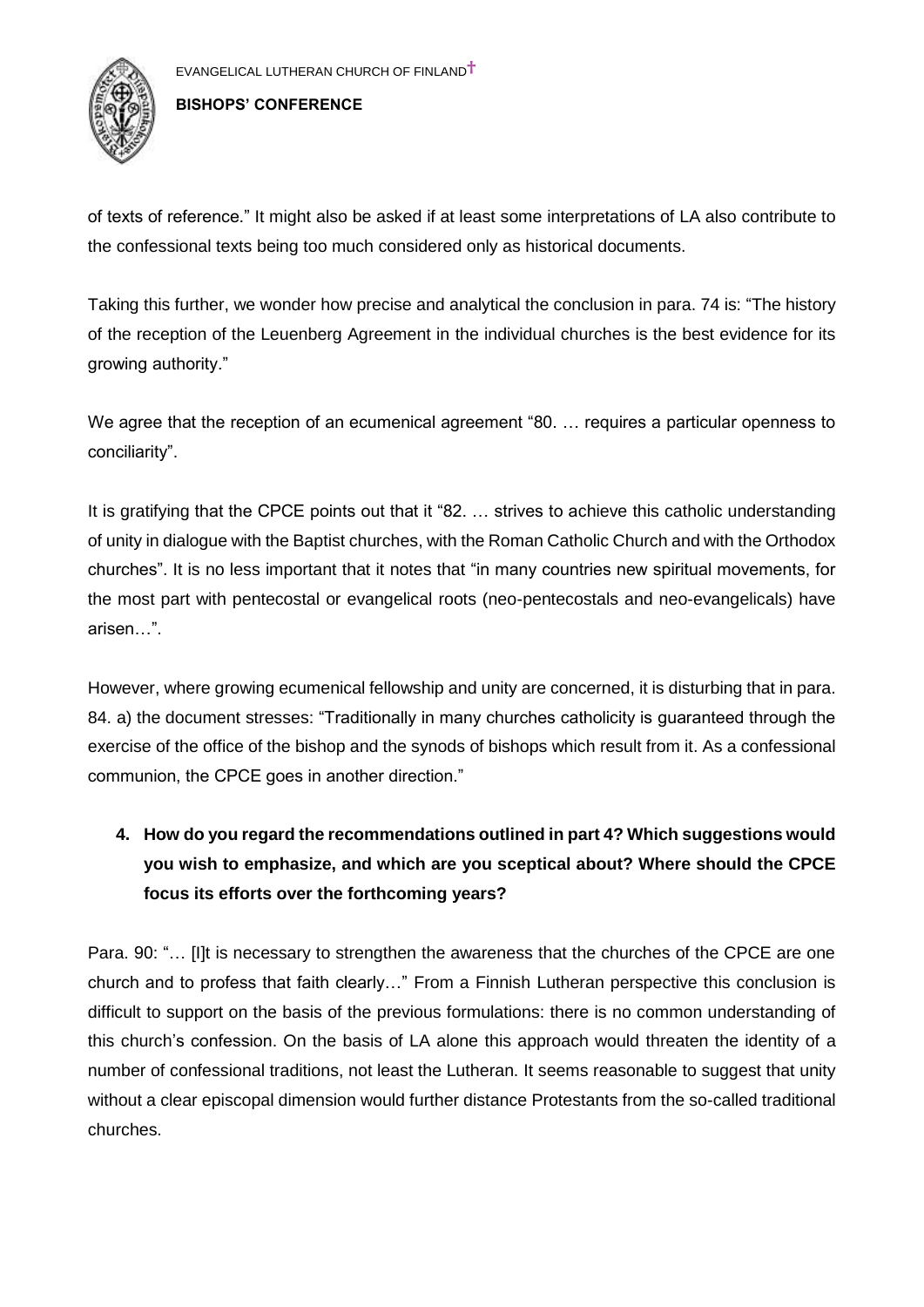

It is our view that regular exchanges of ministers and ecumenical visits are valuable tools for the promotion of growing fellowship and unity. It is also advisable to give member churches themselves more opportunities to suggest themes for doctrinal discussions and to construct a more flexible arrangement for specialist expert groups (para. 107). This would promote a participatory approach that might assist in the reception of documents.

The themes "Ethical Differences and Church Communion" and "Christian Faith and Islam in the Context of the Europe of Today" are likely to be the most relevant themes for the working period following the 2018 assembly.

**5. Do you opine that the suggestion of compiling 'charta spiritualis' should be pursued? Should the CPCE clarify the principle of communion on which it is based more clearly in its English title by changing this from the "Community of Protestant Churches in Europe" to the "Communion of Protestant Churches in Europe"?**

From the Finnish Lutheran perspective, it would be good to reflect on the theological and spiritual basis of the principles of church governance within the church as a community of faith and love. For example, in using the consensus method in its decision making, the World Council of Churches has had positive experiences. Consensus promotes listening, as well as decisions that everyone can more easily share in their own context.

For the CPCE to develop as a spiritual communion a "*charta spiritualis*" based on the existing elements of communion and "spiritual commitments" would currently seem to be a more realistic and community-building alternative to a "European Synod", which would make binding formal decisions. For a traditional Lutheran folk church a "*charta spiritualis*", with a challenge to be more accountable to other churches, would probably be more challenging than it would be for minority churches with lighter structures and less plurality. However, in our own tradition we already have a Church Order in addition to our Church Law. From a wider ecumenical perspective, it would be good to reflect on how a "Protestant" church order relates to the canonical tradition as a framework in the Roman Catholic and Orthodox Churches.

We consider it positive that the CPCE appears to be concluding from its theological and ecumenical work and its development that it should change its name to the "Communion of Protestant Churches